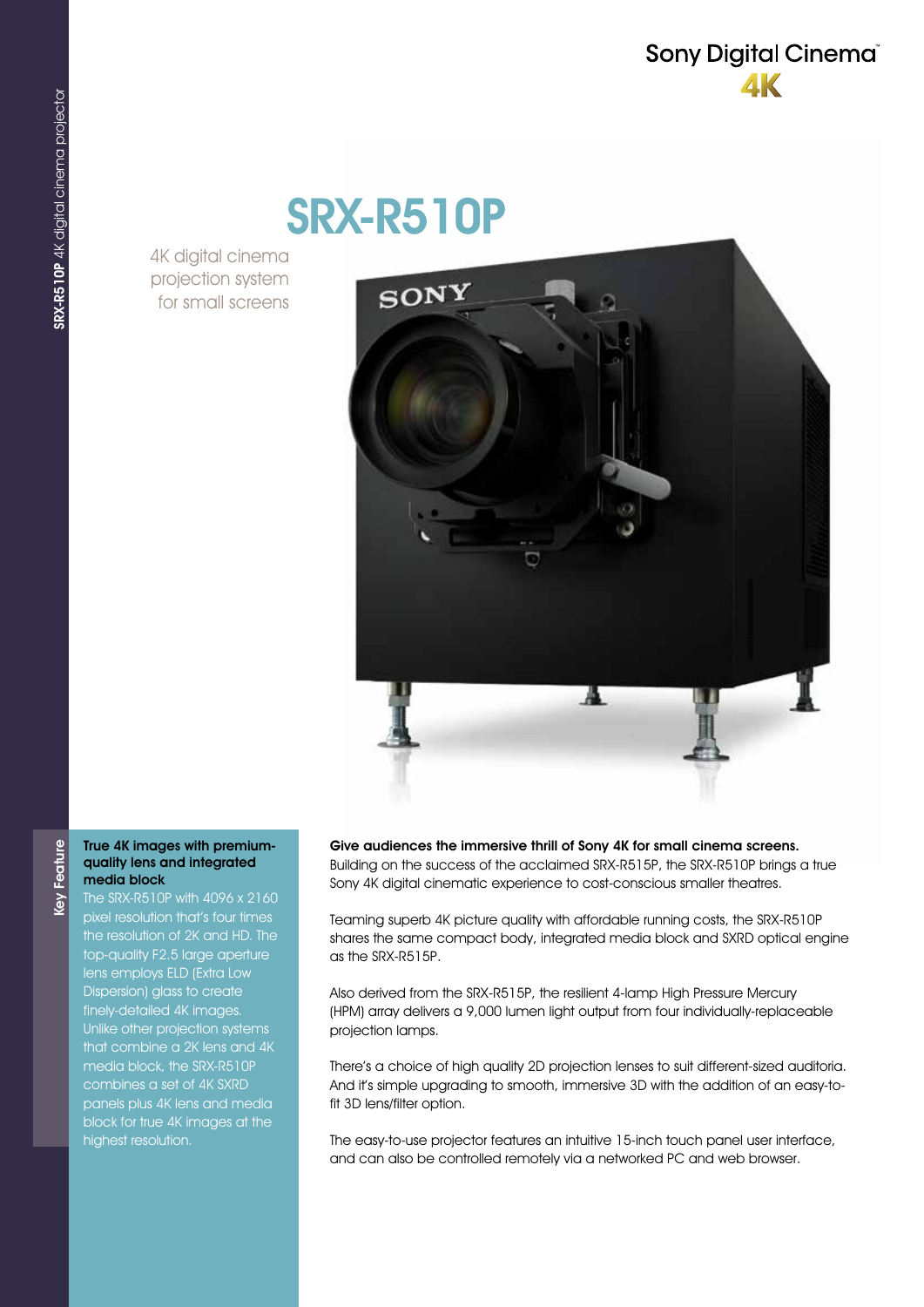



Features

#### Easy-on-the-eye 3D

Sony's unique dual lens system displays 3D movies at their native 2K resolution. Left and Right eye images are projected simultaneously to achieve crisp 3D images, without the problems associated with 'triple flash' image alternation systems.

#### High contrast for lifelike images

The SXRD optical engine of the SRX-R510P delivers an extremely high contrast ratio more than 4,000:1, assuring lifelike images with sparkling highlights and deep, dark blacks.

#### Cost-effective HPM lamp array offers safe, easy lamp replacement

An array of four High Pressure Mercury (HPM) lamps offers high brightness, resilience and durability. Projector operation is maintained even if a lamp fails during a performance. Lamp replacement is safe and easy, while contributing to reduced overall running costs.

#### High brightness projection on screens up to 10m wide

The SRX-R510P offers a generous brightness of 9,000 lumens (with 450W lamps), optimised for small cinema screens up to 10m wide (with 450W lamps, for 2D projection).

#### Convenient installation

The projector can be conveniently installed in smaller projection booths. The body structure also forms a security enclosure specifically developed to comply with the FIPS-140/2 physical security and anti-tamper requirements specified by the DCI.

#### High speed content ingest

The SRX-R510P features high network transfer speeds via USB 3.0, assisting with streamlined show scheduling for busy theatre managers.

### Larger size GUI and remote control of

screen management system software The large 15-inch touch screen Graphical User Interface (GUI) is compatible with Sony's Theatre Management System that simplifies projector set-up, content management and creation of a complete show schedule. Remote operation is also supported via a networked PC and web browser.

#### Flexible 3D and alternative content via HDMI

Two standard HDMI inputs allow 3D playback, as well as simplifying projection of alternative content such as live video or Blu-ray Disc playback.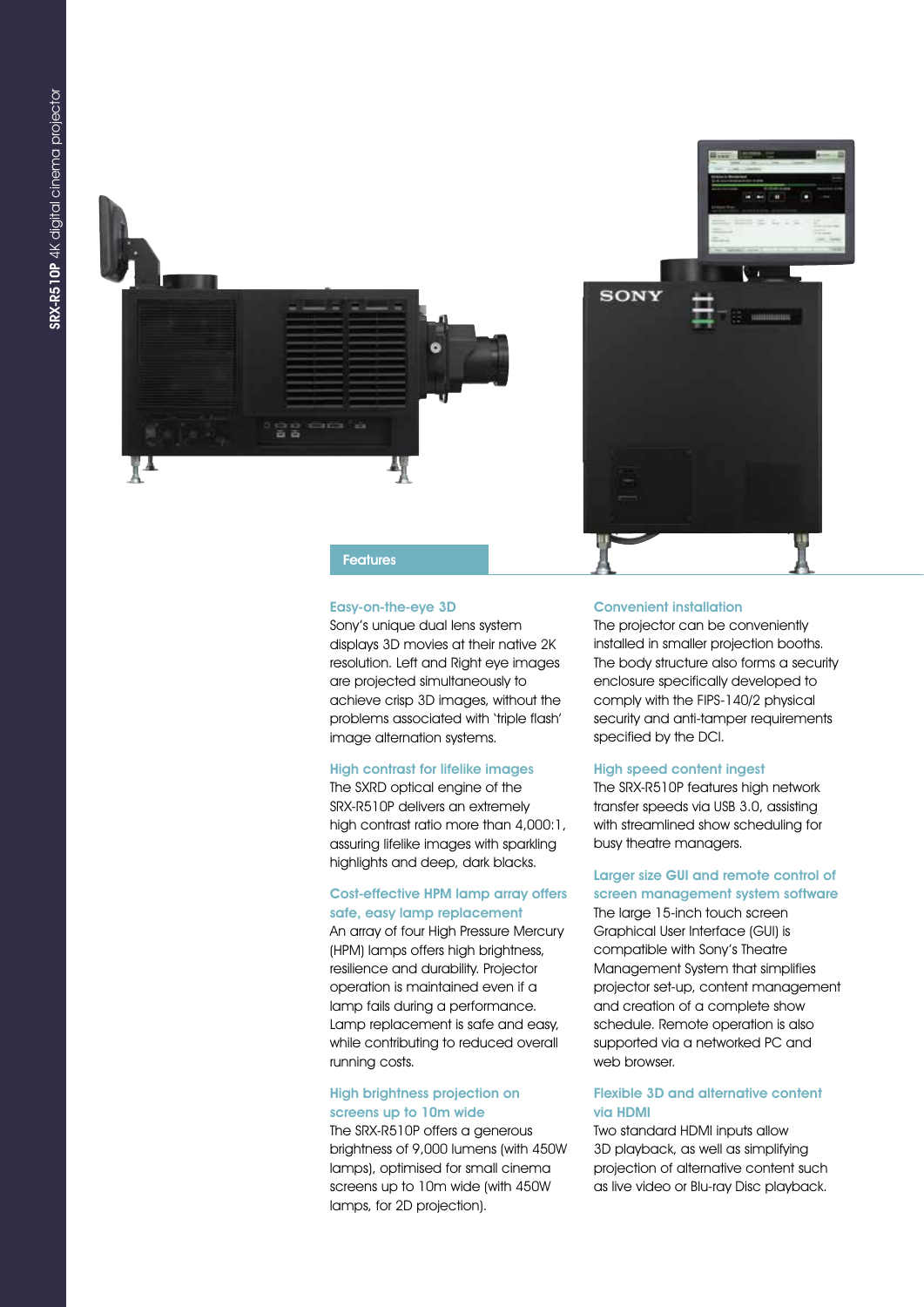# SRX-R510P Give audiences the immersive thrill of Sony 4K

# SRX-R510P & ServerNew touch panel monitor and graphical user interface New light source system (4x high pressure mercury lamps) New optical engine New Integrated Media Block New server Ă